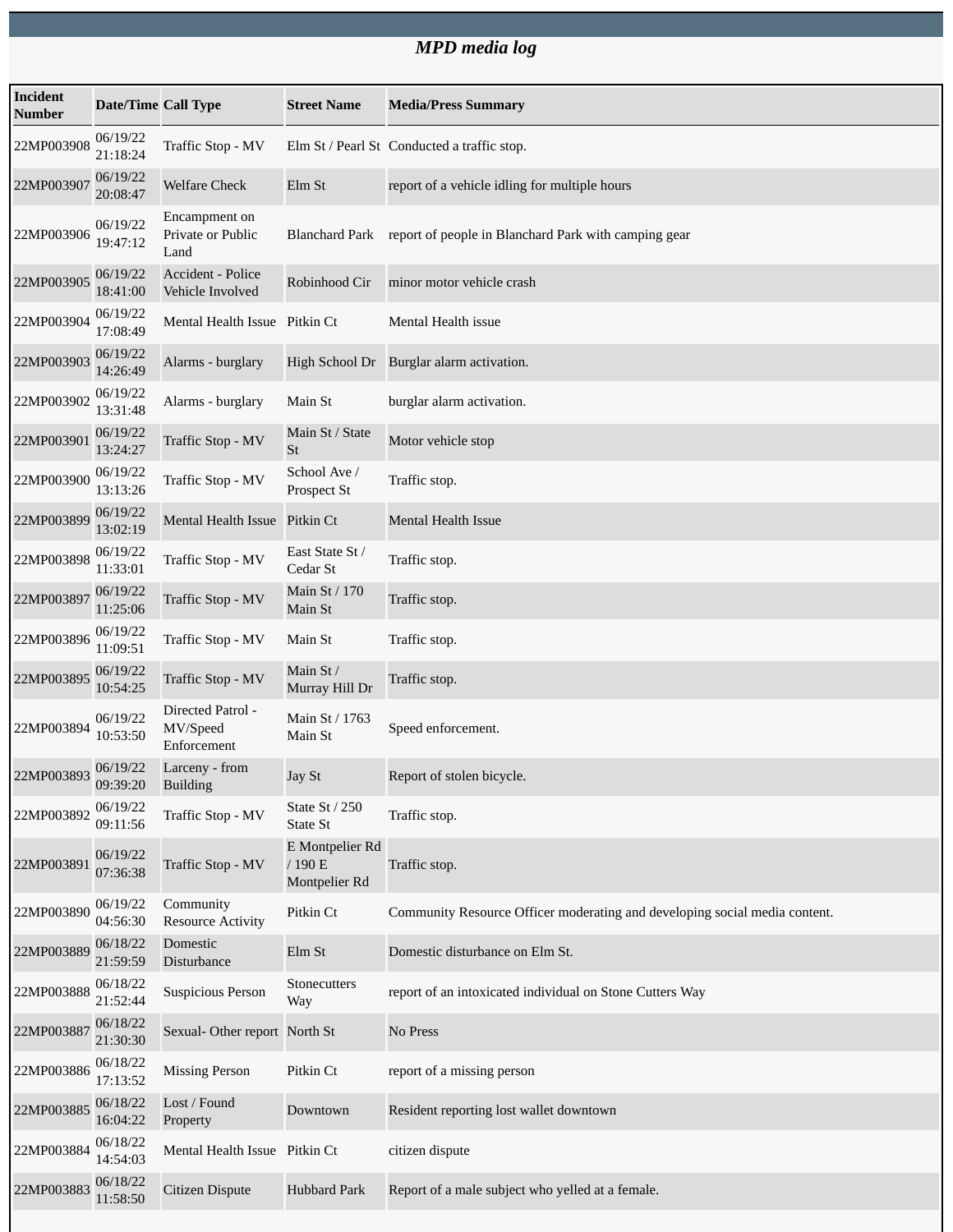| <b>Incident</b><br><b>Number</b> | <b>Date/Time Call Type</b> |                                              | <b>Street Name</b>                      | <b>Media/Press Summary</b>                                                                                                                                                                                                   |
|----------------------------------|----------------------------|----------------------------------------------|-----------------------------------------|------------------------------------------------------------------------------------------------------------------------------------------------------------------------------------------------------------------------------|
| 22MP003882                       | 06/18/22<br>11:51:43       | Stolen - Vehicle                             | Main St                                 | Report of a stolen vehicle.                                                                                                                                                                                                  |
| 22MP003881                       | 06/18/22<br>10:44:01       | Accident-LSA                                 | <b>State St</b>                         | Report of a vehicle leaving the scene of an accident.                                                                                                                                                                        |
| 22MP003880                       | 06/18/22<br>10:26:53       | Accident - No<br>Inv./Ins only               | Main St                                 | Report of a minor motor vehicle crash.                                                                                                                                                                                       |
| 22MP003879                       | 06/18/22<br>09:45:57       | Traffic Stop - MV                            | <b>Berlin St</b>                        | Conducted a motor vehicle stop.                                                                                                                                                                                              |
| 22MP003878                       | 06/18/22<br>09:25:30       | Traffic Stop - MV                            | Sherwood Dr /<br><b>Berlin St</b>       | Traffic stop.                                                                                                                                                                                                                |
| 22MP003877                       | 06/18/22<br>08:48:31       | Traffic Stop - MV                            | E Montpelier Rd<br>/ Country Club<br>Rd | Traffic stop.                                                                                                                                                                                                                |
| 22MP003876                       | 06/18/22<br>03:40:16       | Traffic-Control/<br>Hazard                   | Memorial Dr                             |                                                                                                                                                                                                                              |
| 22MP003875                       | 06/18/22<br>01:40:34       | <b>Suspicious Person</b>                     | <b>State House</b>                      | Report of verbal harassment.                                                                                                                                                                                                 |
| 22MP003874                       | 06/17/22<br>23:03:19       | Traffic- Control/<br>Hazard                  | Memorial Dr /<br><b>Bailey Ave</b>      | Vehicle collided with a downed tree in the roadway                                                                                                                                                                           |
| 22MP003873                       | 06/17/22<br>22:44:19       | <b>DLS</b>                                   | <b>River St</b>                         |                                                                                                                                                                                                                              |
| 22MP003872                       | 06/17/22<br>22:17:29       | Traffic Stop - MV                            | Memorial Dr /<br><b>Bailey Ave</b>      | Conducted a motor vehicle stop                                                                                                                                                                                               |
| 22MP003871                       | 06/17/22<br>22:23:00       | Traffic Stop - MV                            | E Montpelier Rd<br>/ Agway              | Conducted a traffic stop.                                                                                                                                                                                                    |
| 22MP003870                       | 06/17/22<br>21:24:43       | Traffic Stop - MV                            |                                         | E Montpelier Rd Conducted a traffic stop.                                                                                                                                                                                    |
| 22MP003869                       | 06/17/22<br>20:52:27       | <b>Suspicious Event</b>                      | Main St                                 | No Press                                                                                                                                                                                                                     |
| 22MP003868                       | 06/17/22<br>20:37:54       | <b>Discovery Request</b>                     | Pitkin Ct                               | Discovery request.                                                                                                                                                                                                           |
| 22MP003867                       | 06/17/22<br>19:07:48       | Dog Complaint                                | <b>Barre St</b>                         | Received a dog complaint.                                                                                                                                                                                                    |
| 22MP003866                       | 06/17/22<br>18:07:08       | <b>Noise</b>                                 | Maple Ln                                | Report of skateboarding in private lot                                                                                                                                                                                       |
| 22MP003865                       | 06/17/22<br>17:56:47       | <b>Suspicious Event</b>                      | Elm St                                  | Report of an individual who came to residence asking for a ride                                                                                                                                                              |
| 22MP003864                       | 06/17/22<br>17:03:15       | Lost / Found<br>Property                     | <b>Hubbard Park</b>                     | Eyeglasses found in Hubbard Park.                                                                                                                                                                                            |
| 22MP003863                       | 06/17/22<br>16:34:55       | Larceny - Other                              | Poolside Dr                             | Report of a stolen bike from pool                                                                                                                                                                                            |
| 22MP003862                       | 06/17/22<br>16:22:13       | Lost / Found<br>Property                     | Downtown                                | Report of keys lost in downtown Montpelier.                                                                                                                                                                                  |
| 22MP003861                       | 06/17/22<br>15:54:00       | <b>NCIC - AUDIT</b>                          | Pitkin Ct                               |                                                                                                                                                                                                                              |
| 22MP003860                       | 06/17/22<br>15:43:14       | Accident - reportable                        | Elm St / 2900<br>Elm St                 | Vehicle vs deer crash.                                                                                                                                                                                                       |
| 22MP003859                       | 06/17/22<br>15:12:35       | Lost / Found<br>Property                     | Hubbard St                              | Report of keys found on Hubbard St.                                                                                                                                                                                          |
| 22MP003858                       | 06/17/22<br>14:11:32       | Traffic Stop - MV                            | Dairy Ln /<br>Terrace St                | Traffic stop.                                                                                                                                                                                                                |
| 22MP003857                       | 06/17/22<br>13:39:06       | Directed Patrol -<br>MV/Speed<br>Enforcement | <b>Terrace St</b>                       | Directed patrol.                                                                                                                                                                                                             |
| 22MP003856                       | 06/17/22<br>13:17:28       | Traffic Stop - MV                            | Elm St / State St Traffic stop.         |                                                                                                                                                                                                                              |
| 22MP003855                       | 06/17/22<br>11:55:47       | TRO/FRO-<br>Violation                        | <b>Barre St</b>                         | Andrew Regets (32) of Barre, VT was issued a citation to appear in the Washington County<br>Superior Court, Criminal Division, on 6/20/22 at 12:30 PM to answer to the offense of Violation<br>of an Abuse Prevention Order. |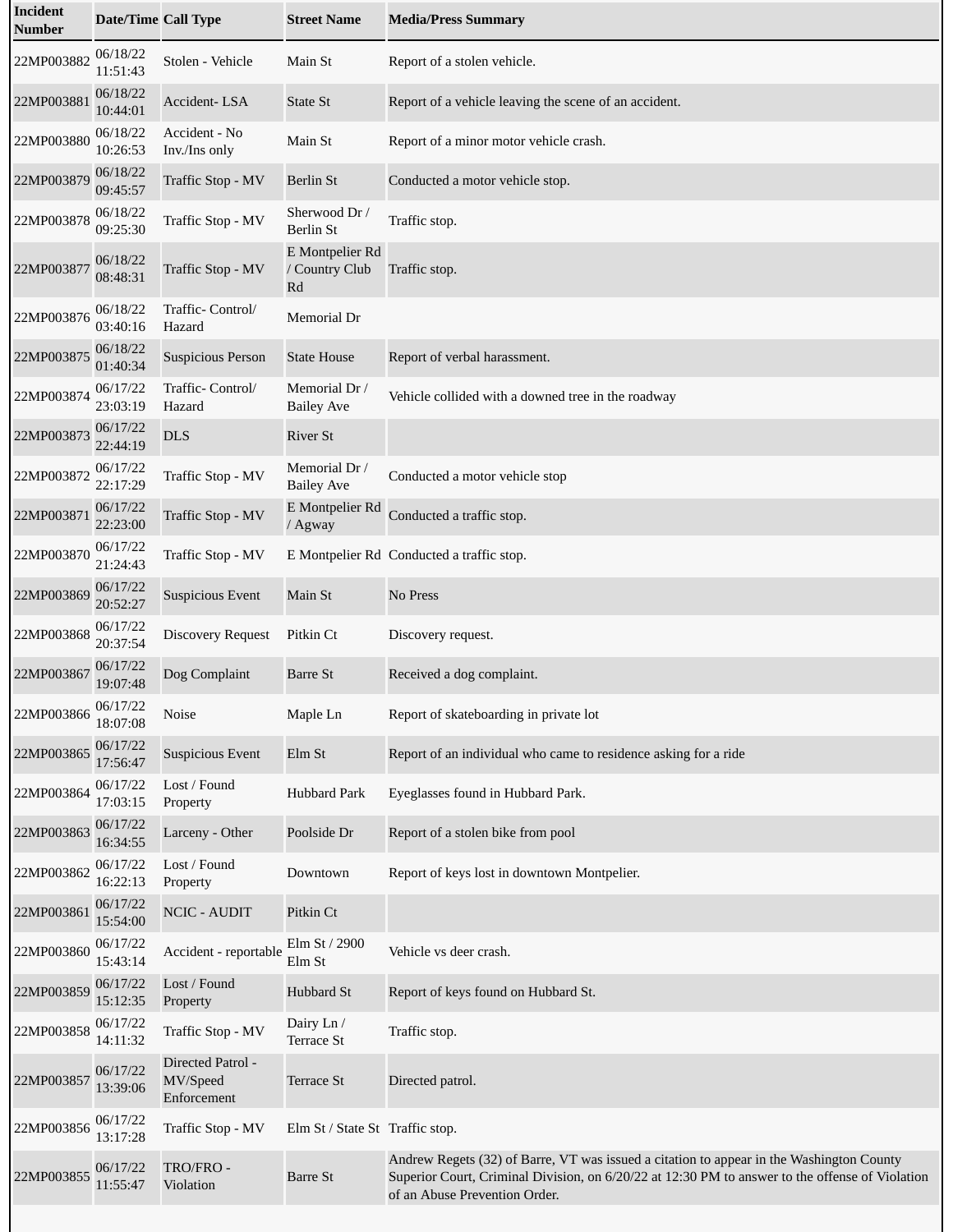| <b>Incident</b><br>Number | <b>Date/Time Call Type</b> |                                                    | <b>Street Name</b>                     | <b>Media/Press Summary</b>                                                                                                                                                             |
|---------------------------|----------------------------|----------------------------------------------------|----------------------------------------|----------------------------------------------------------------------------------------------------------------------------------------------------------------------------------------|
| 22MP003854                | 06/17/22<br>10:57:59       | <b>Foot Patrol</b>                                 | Downtown                               | Conducted a foot patrol through downtown Montpelier.                                                                                                                                   |
| 22MP003853                | 06/17/22<br>10:44:10       | Sexual-Other report                                |                                        |                                                                                                                                                                                        |
| 22MP003852                | 06/17/22<br>08:12:00       | Vandalism - Property Liberty St                    |                                        | Reports of vandalized Pride flags.                                                                                                                                                     |
| 22MP003851                | 06/17/22<br>01:34:29       | DPW Call Out                                       | Elm St                                 | No water reported at the residence                                                                                                                                                     |
| 22MP003850                | 06/16/22<br>23:59:38       | DUI - Alcohol                                      | State St                               | Lavar Ferguson (44) of Hardwick, VT was cited into Washington County Superior Court at a later<br>date for the charge of Driving Under the Influence, 2nd or Subsequent Offense.       |
| 22MP003849                | 06/16/22<br>23:52:18       | <b>Motor Vehicle</b><br>Complaint                  | 189 Exit 8 Off<br>Ramp/<br>Memorial Dr | Motor vehicle complaint.                                                                                                                                                               |
| 22MP003848                | 06/16/22<br>22:45:35       | Disturbance                                        | Main St                                | Noise complaint.                                                                                                                                                                       |
| 22MP003847                | 06/16/22<br>22:17:47       | Citizen Transport                                  | Ames Dr                                | Citizen Transport                                                                                                                                                                      |
| 22MP003846                | 06/16/22<br>21:57:00       | Traffic Stop - MV                                  | <b>Taylor St</b>                       | Conducted motor vehicle stop.                                                                                                                                                          |
| 22MP003845                | 06/16/22<br>21:07:03       | <b>Suspicious Event</b>                            | Terrace St                             |                                                                                                                                                                                        |
| 22MP003844                | 06/16/22<br>20:58:47       | Assist - Agency                                    | <b>Ewing St</b>                        | Assist to Montpelier FD at a structure fire                                                                                                                                            |
| 22MP003843                | 06/16/22<br>20:13:35       | Arrest on Warrant                                  | Barre St / St<br>Augustine's           | David Kenney (29) of Montpelier, VT was arrested for an outstanding arrest warrant. Kenney was<br>cited to appear in Vermont Superior Court.                                           |
| 22MP003842                | 06/16/22<br>19:53:26       | Mental Health Issue                                |                                        |                                                                                                                                                                                        |
| 22MP003841                | 06/16/22<br>19:31:43       | Lost / Found<br>Property                           | <b>Berlin St</b>                       | Found wallet, returned.                                                                                                                                                                |
| 22MP003840                | 06/16/22<br>18:55:21       | Arrest on Warrant                                  | <b>Taylor St</b>                       | Lewis Lowell (44) of Morrisville, VT was lodged at Barre City Police Department on an Active<br>In State Warrant which was issued for Failing to Appear on a Unlawful Mischief Charge. |
| 22MP003839                | 06/16/22<br>17:54:49       | Lost / Found<br>Property                           | Downtown                               | Report of lost briefcase.                                                                                                                                                              |
| 22MP003838                | 06/16/22<br>17:02:15       | Fraud                                              | Main St                                |                                                                                                                                                                                        |
| 22MP003837                | 06/16/22<br>16:44:56       | Lost / Found<br>Property                           | State St / Main<br>St                  | Cash found downtown.                                                                                                                                                                   |
| 22MP003836                | 06/16/22<br>15:28:18       | TRO/FRO -<br>Violation                             | Northfield St                          | Joshua Taylor (29) of St. Johnsbury, was arrested for violating an abuse prevention order and an<br>outstanding arrest warrant. Taylor was cited to appear in Vermont Superior Court.  |
| 22MP003835                | 06/16/22<br>14:26:30       | TRO/FRO-<br><b>ENTRY/DELETION</b>                  | Pitkin Ct                              | Relief from abuse order entered into NCIC for court.                                                                                                                                   |
| 22MP003834                | 06/16/22<br>14:06:15       | Traffic Stop - MV                                  | Barre St / 15<br><b>Barre St</b>       | Traffic stop.                                                                                                                                                                          |
| 22MP003833                | 06/16/22<br>13:38:57       | Intoxication - Detox- 60 State St / Info<br>Lodged | <b>Booth</b>                           | Report of a person yelling, kicking up dirt, waving their arms and almost striking someone.                                                                                            |
| 22MP003832                | 06/16/22<br>13:22:01       | Dog Complaint                                      | Judson Dr                              | Dog complaint.                                                                                                                                                                         |
| 22MP003831                | 06/16/22<br>11:34:16       | <b>Suspicious Person</b>                           | Cummings St                            | No press, under investigation.                                                                                                                                                         |
| 22MP003830                | 06/16/22<br>09:22:18       | <b>Untimely Death</b>                              | Saint Paul St                          | Untimely death.                                                                                                                                                                        |
| 22MP003829                | 06/16/22<br>08:23:50       | Traffic Stop - MV                                  | Main St                                | Conducted a motor vehicle stop.                                                                                                                                                        |
| 22MP003828                | 06/15/22<br>23:58:52       | Traffic Stop - MV                                  | River St /<br>Substation               | Conducted motor vehicle stop.                                                                                                                                                          |
| 22MP003827                | 06/15/22<br>23:51:25       | Lost / Found<br>Property                           |                                        | Dog River Field Keys found at Dog River Field.                                                                                                                                         |
| 22MP003826                | 06/15/22<br>19:52:21       | TRO/FRO-<br>ENTRY/DELETION                         | Pitkin Ct                              | Relief from abuse order entered into NCIC for court.                                                                                                                                   |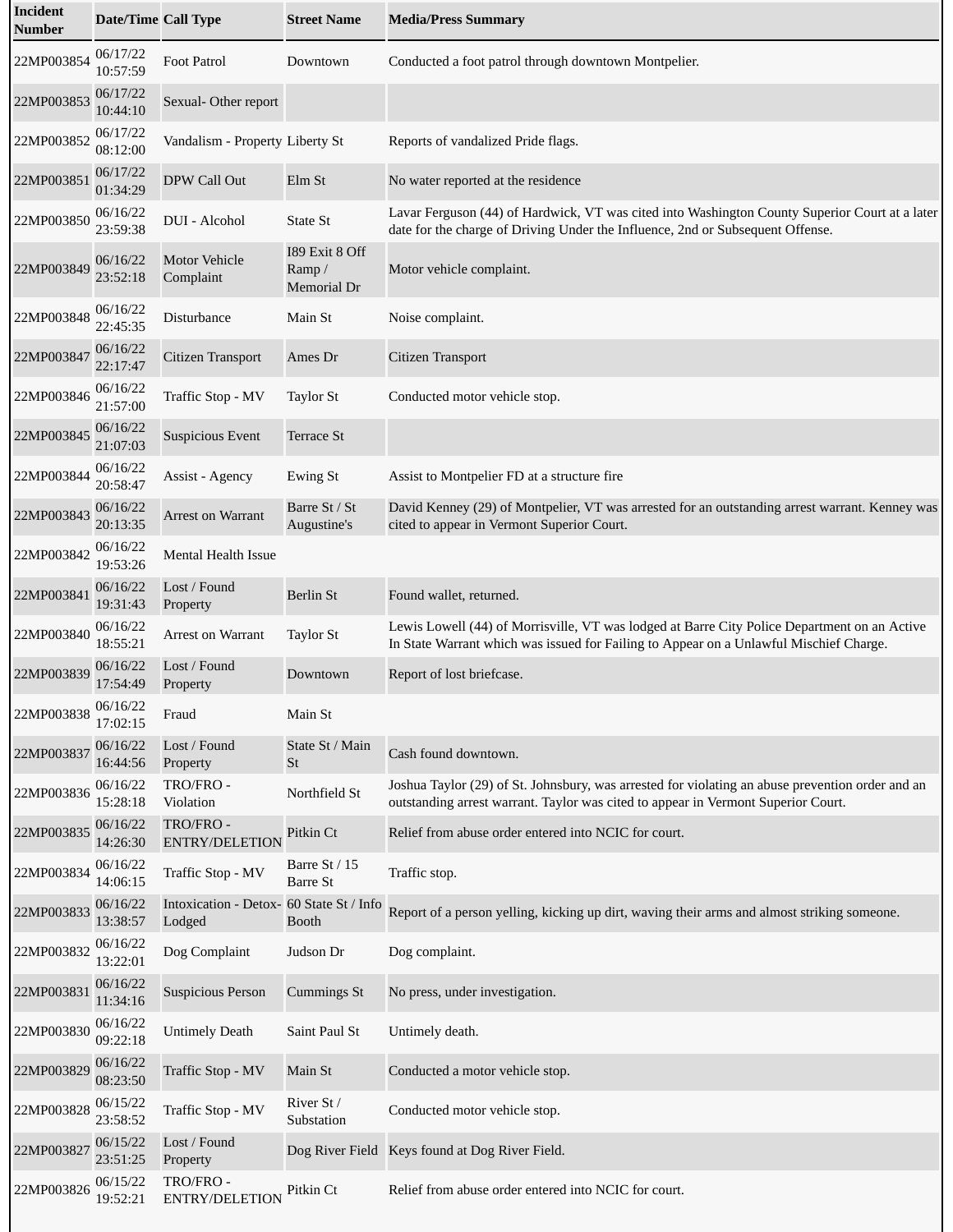| <b>Incident</b><br><b>Number</b> | <b>Date/Time Call Type</b> |                                              | <b>Street Name</b>                  | <b>Media/Press Summary</b>                                                                                                                                                      |
|----------------------------------|----------------------------|----------------------------------------------|-------------------------------------|---------------------------------------------------------------------------------------------------------------------------------------------------------------------------------|
| 22MP003825                       | 06/15/22<br>19:48:46       | <b>DUI</b> - Drugs                           | <b>Barre St</b>                     | Pending DUI Drugs // No Press                                                                                                                                                   |
| 22MP003824                       | 06/15/22<br>19:32:49       | <b>DLS</b>                                   | Main St                             | Zachary Clark (20) of Montpelier, VT, was cited to appear in Washington County Superior Court<br>at a later date for the charge of Driving with a Criminally Suspended License. |
| 22MP003823                       | 06/15/22<br>19:26:24       | Lost / Found<br>Property                     | <b>State St</b>                     | Purse found and returned to owner.                                                                                                                                              |
| 22MP003822                       | 06/15/22<br>19:09:18       | Traffic Stop - MV                            | Elm St                              | Conducted motor vehicle stop.                                                                                                                                                   |
| 22MP003821                       | 06/15/22<br>18:46:49       | Larceny - Other                              | Elm St                              | Reported firearm theft                                                                                                                                                          |
| 22MP003820                       | 06/15/22<br>18:40:30       | Traffic Stop - MV                            | <b>US Rt 2/</b><br>Capitol City Kia | Conducted motor vehicle stop.                                                                                                                                                   |
| 22MP003819                       | 06/15/22<br>17:28:36       | <b>DLS</b>                                   | Exit 7                              | Pending DLS case // No Press                                                                                                                                                    |
| 22MP003818                       | 06/15/22<br>16:56:49       | 911 hangup                                   | Barre St                            | Elevator alarm call, false alarm, pressed by child.                                                                                                                             |
| 22MP003817                       | 06/15/22<br>15:48:31       | Traffic- Control/<br>Hazard                  | State St / Bailey<br>Ave            | Traffic lights malfunctioning.                                                                                                                                                  |
| 22MP003816                       | 06/15/22<br>15:32:25       | Lost / Found<br>Property                     | Downtown                            | Report of keys lost downtown.                                                                                                                                                   |
| 22MP003815                       | 06/15/22<br>14:50:05       | TRO/FRO-<br>Violation                        | <b>Barre St</b>                     | Report of an individual violating an Abuse Prevention Order.                                                                                                                    |
| 22MP003814                       | 06/15/22<br>13:33:14       | Mental Health Issue Taylor St                |                                     | Mental health issue.                                                                                                                                                            |
| 22MP003813                       | 06/15/22<br>13:12:39       | Threats/Harassment Freedom Dr                |                                     | Report of threats/harassment via telephone.                                                                                                                                     |
| 22MP003812                       | 06/15/22<br>12:17:40       | Special<br>Assignment/Detail                 | State St                            | MDT meeting.                                                                                                                                                                    |
| 22MP003811                       | 06/15/22<br>11:36:11       | Special<br>Assignment/Detail                 | Park Ave                            |                                                                                                                                                                                 |
| 22MP003810                       | 06/15/22<br>11:34:25       | Accident - No<br>Inv./Ins only               | <b>Wayside Parking</b><br>Lot       | Minor accident in the parking lot exchanged information                                                                                                                         |
| 22MP003809                       | 06/15/22<br>11:02:16       | Traffic Stop - MV                            | <b>State St</b>                     | traffic stop on Lower State Street                                                                                                                                              |
| 22MP003808                       | 06/15/22<br>10:59:08       | <b>Welfare Check</b>                         | <b>Barre St</b>                     | Request for a welfare check.                                                                                                                                                    |
| 22MP003807                       | 06/15/22<br>10:52:51       | Traffic Stop - MV                            | State St                            | traffic stop on Lower State Street                                                                                                                                              |
| 22MP003806                       | 06/15/22<br>10:49:43       | Traffic Stop - MV                            | River St / House<br>of Tang         | Motor vehicle stop                                                                                                                                                              |
| 22MP003805                       | 06/15/22<br>09:29:00       | Special<br>Assignment/Detail                 | Pitkin Ct                           | Officers conducting interviews for Norwich University student internship                                                                                                        |
| 22MP003804                       | 06/15/22<br>10:27:19       | Disabled MV - 10-<br>46                      | Prospect St /<br>School Ave         | Disabled tractor trailer.                                                                                                                                                       |
| 22MP003803                       | 06/15/22<br>09:55:45       | <b>VIN</b> verification                      | Graves St                           | Vin verification.                                                                                                                                                               |
| 22MP003802                       | 06/15/22<br>07:53:38       | Traffic Stop - MV                            | Main St                             | Conducted a traffic stop.                                                                                                                                                       |
| 22MP003801                       | 06/15/22<br>07:43:59       | Directed Patrol -<br>MV/Speed<br>Enforcement | <b>School Zones</b>                 | Officer conducted directed patrol of school zones in response to community requests.                                                                                            |
| 22MP003800                       | 06/15/22<br>07:37:11       | Intelligence- Police<br>Information          | Dog River Rd                        | Intell-police information.                                                                                                                                                      |
| 22MP003799                       | 06/15/22<br>07:32:16       | <b>Public General</b><br>Request             | Main St                             | Public general request.                                                                                                                                                         |
| 22MP003798                       | 06/15/22<br>05:53:29       | Mental Health Issue Pitkin Ct                |                                     | Mental health call referred to WCMH                                                                                                                                             |
| 22MP003797                       | 06/15/22<br>05:09:00       | Mental Health Issue Pitkin Ct                |                                     | Mental health call referred to WCMH                                                                                                                                             |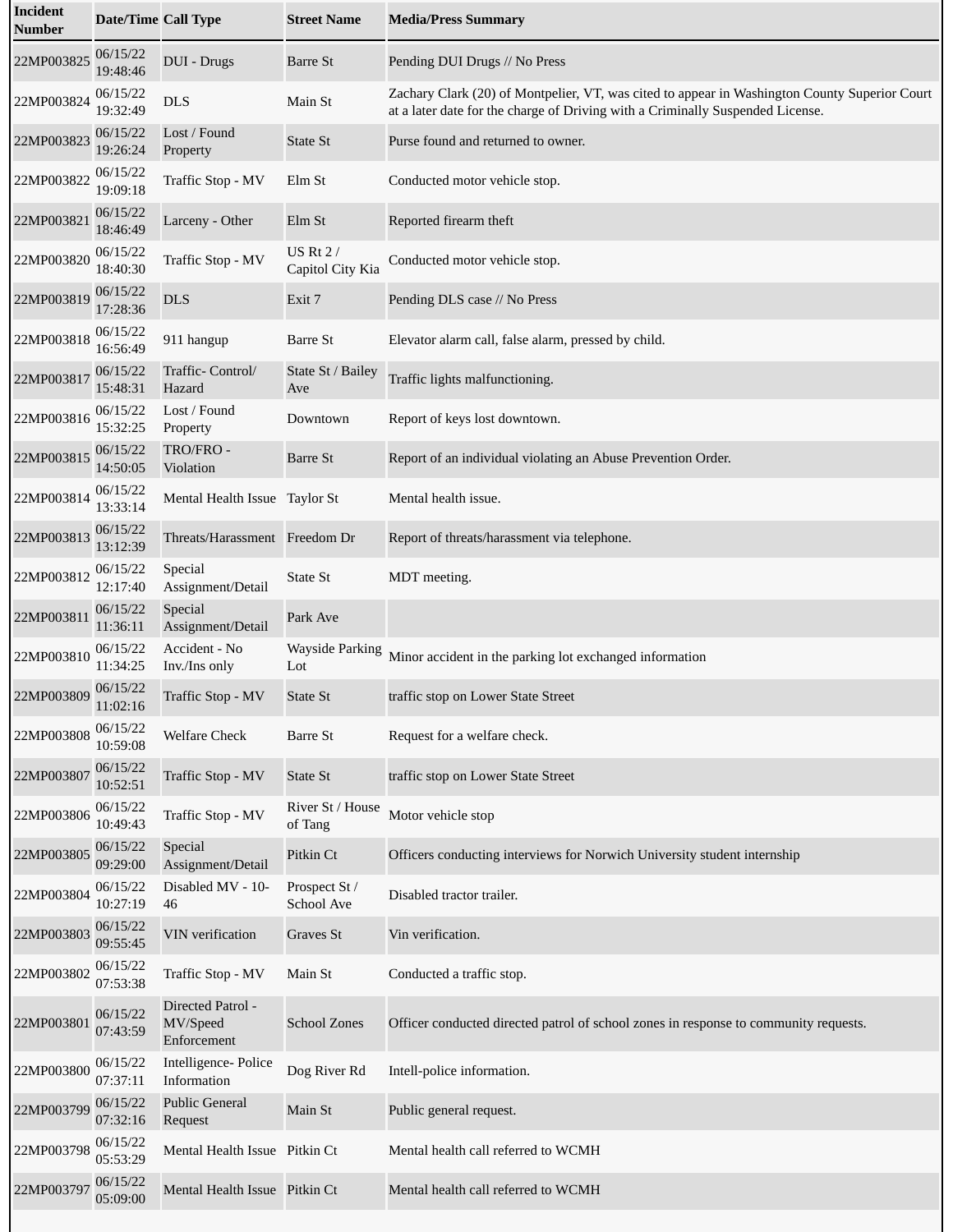| <b>Incident</b><br><b>Number</b> | <b>Date/Time Call Type</b> |                                                                   | <b>Street Name</b>                      | <b>Media/Press Summary</b>                                                                                                                                                                    |
|----------------------------------|----------------------------|-------------------------------------------------------------------|-----------------------------------------|-----------------------------------------------------------------------------------------------------------------------------------------------------------------------------------------------|
| 22MP003796                       | 06/15/22<br>03:05:06       | <b>NCIC - AUDIT</b>                                               | Pitkin Ct                               |                                                                                                                                                                                               |
| 22MP003795                       | 06/15/22<br>02:01:16       | DUI - Alcohol                                                     | St                                      | Elm St / Summer Katherine Langevin (32) of Worcester, VT, was cited to appear in Washington County Superior<br>Court at a later date for the charge of Driving Under the Influence - Refusal. |
| 22MP003794                       | 06/15/22<br>01:30:04       | Traffic Stop - MV                                                 | Memorial Dr /<br>Dog River Rd           | Conducted motor vehicle stop.                                                                                                                                                                 |
| 22MP003793                       | 06/15/22<br>01:06:36       | Traffic Stop - MV                                                 | Memorial Dr /<br>National Life Dr       | Conducted motor vehicle stop.                                                                                                                                                                 |
| 22MP003792                       | 06/15/22<br>01:01:09       | <b>Discovery Request</b>                                          | Pitkin Ct                               | <b>Discovery Request</b>                                                                                                                                                                      |
| 22MP003791                       | 06/14/22<br>23:34:26       | Traffic Stop - MV                                                 | Memorial Dr                             | Conducted motor vehicle stop.                                                                                                                                                                 |
| 22MP003790                       | 06/14/22<br>20:37:44       | Open Door/ Window River St                                        |                                         | Report of commercial open door.                                                                                                                                                               |
| 22MP003789                       | 06/14/22<br>19:32:38       | Traffic Stop - MV                                                 | River St /<br>Sherwood Dr.              | Conducted motor vehicle stop.                                                                                                                                                                 |
| 22MP003788                       | 06/14/22<br>18:50:53       | Dog Complaint                                                     | Cedar Hill Ln                           | dog complaint resulting a MCJC referral                                                                                                                                                       |
| 22MP003787                       | 06/14/22<br>18:50:24       | <b>Suspicious Person</b>                                          | <b>River St</b>                         | Suspicious person.                                                                                                                                                                            |
| 22MP003786                       | 06/14/22<br>17:54:21       | TRO/FRO -<br><b>ENTRY/DELETION</b>                                | Pitkin Ct                               | **NO PRESS**COURT WORK ENTRY**                                                                                                                                                                |
| 22MP003785                       | 06/14/22<br>17:30:41       | <b>Public Records</b><br>Request                                  | <b>Pitkin Court</b>                     | records request                                                                                                                                                                               |
| 22MP003784                       | 06/14/22<br>16:27:27       | Traffic Stop - MV                                                 | Terrace St /<br>Dairy Ln                | Conducted motor vehicle stop.                                                                                                                                                                 |
| 22MP003783                       | 06/14/22<br>16:11:32       | DPW Call Out                                                      | Bingham St /<br>Marvin St               | DPW call out for a water main break                                                                                                                                                           |
| 22MP003782                       | 06/14/22<br>15:26:35       | <b>Public Records</b><br>Request - Insurance Pitkin Ct<br>Request |                                         | Insurance request for accident report                                                                                                                                                         |
| 22MP003781                       | 06/14/22<br>15:19:53       | <b>Public Records</b><br>Request - Insurance Pitkin Ct<br>Request |                                         | Insurance request for accident report                                                                                                                                                         |
| 22MP003780                       | 06/14/22<br>15:10:14       | Traffic Stop - MV                                                 |                                         | Gallison Hill Rd Conducted motor vehicle stop.                                                                                                                                                |
| 22MP003779                       | 06/14/22<br>15:03:26       | <b>Public Records</b><br>Request - Insurance Pitkin Ct<br>Request |                                         | Insurance request for accident report                                                                                                                                                         |
| 22MP003778                       | 06/14/22<br>15:01:12       | Disabled MV - 10-<br>46                                           | <b>Blanchard Court Motorist assist</b>  |                                                                                                                                                                                               |
| 22MP003777                       | 06/14/22<br>14:54:28       | Traffic Stop - MV                                                 | Gallison Hill Rd<br>/ Cabot<br>Creamery | Conducted motor vehicle stop.                                                                                                                                                                 |
| 22MP003776                       | 06/14/22<br>14:49:31       | <b>Public Records</b><br>Request - Insurance Pitkin Ct<br>Request |                                         | Insurance request for accident report                                                                                                                                                         |
| 22MP003775                       | 06/14/22<br>14:40:33       | <b>Motor Vehicle</b><br>Complaint                                 | Terrace St                              | Motor Vehicle complaint                                                                                                                                                                       |
| 22MP003774                       | 06/14/22<br>14:33:27       | <b>Welfare Check</b>                                              | <b>Berlin St</b>                        | Welfare check on child.                                                                                                                                                                       |
| 22MP003773                       | 06/14/22<br>14:00:02       | Parking - Boot                                                    | <b>Pitkin Court</b><br>Parking Lot      | Vehicle booted for unpaid parking tickets.                                                                                                                                                    |
| 22MP003772                       | 06/14/22<br>13:51:49       | <b>Public Records</b><br>Request                                  | Pitkin Court                            | public records request                                                                                                                                                                        |
| 22MP003771                       | 06/14/22<br>13:50:28       | Accident - No<br>Inv./Ins only                                    | Dunpatrick Cir                          | Accident report for insurance purposes.                                                                                                                                                       |
| 22MP003770                       | 06/14/22<br>13:49:01       | <b>Public Records</b><br>Request                                  | Pitkin Court                            | public records request                                                                                                                                                                        |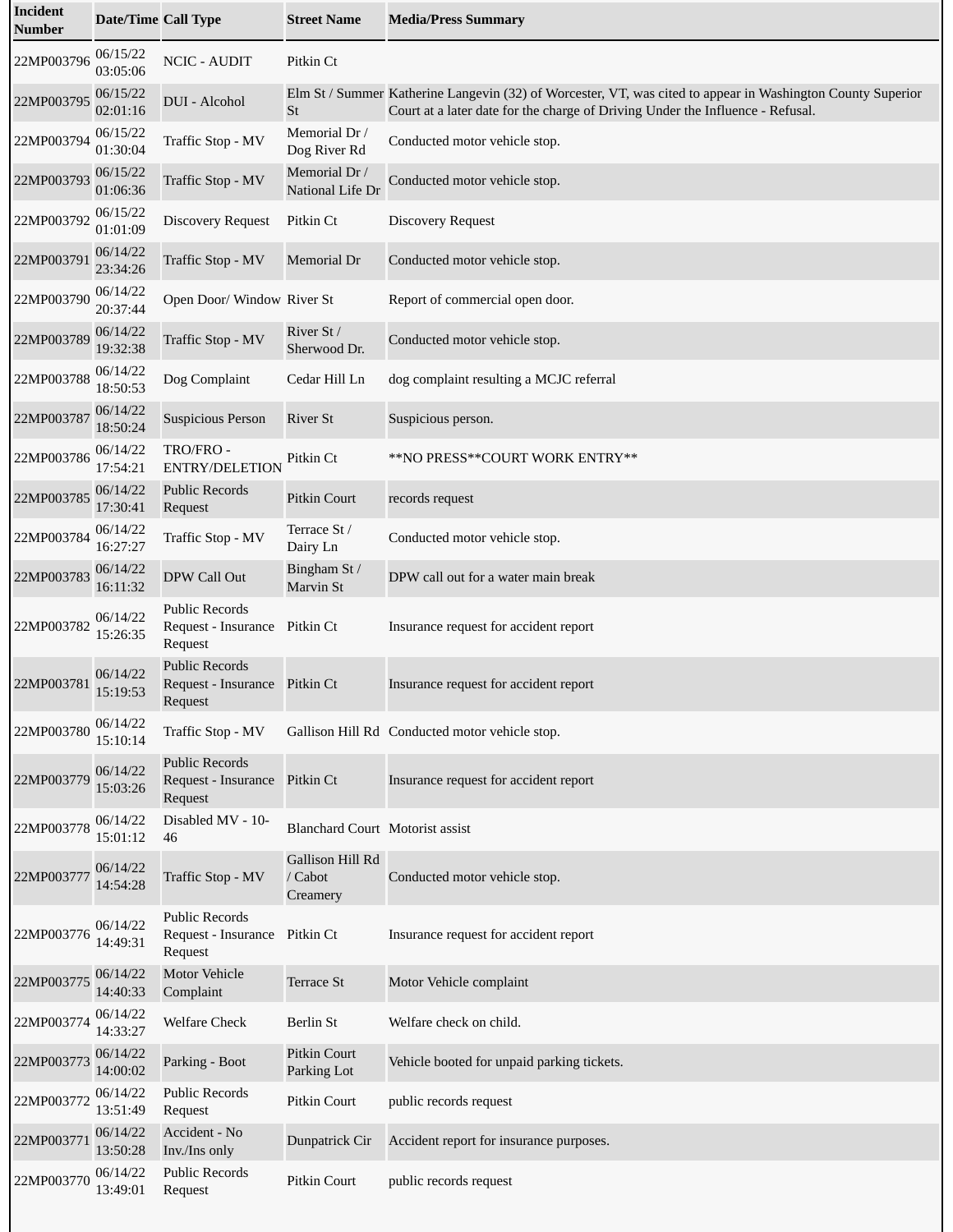| Incident<br>Number | <b>Date/Time Call Type</b> |                                              | <b>Street Name</b>                  | <b>Media/Press Summary</b>                                                                                                                                                                                                       |
|--------------------|----------------------------|----------------------------------------------|-------------------------------------|----------------------------------------------------------------------------------------------------------------------------------------------------------------------------------------------------------------------------------|
| 22MP003769         | 06/14/22<br>13:17:14       | Dog Complaint                                | George St                           | Report of dog barking excessively.                                                                                                                                                                                               |
| 22MP003768         | 06/14/22<br>12:39:09       | Community<br><b>Resource Activity</b>        | Pitkin Ct                           | Officer conducting tour of MPD.                                                                                                                                                                                                  |
| 22MP003767         | 06/13/22<br>11:07:00       | <b>Public Records</b><br>Request             | Pitkin Court                        |                                                                                                                                                                                                                                  |
| 22MP003766         | 06/14/22<br>11:44:00       | Mental Health Issue Taylor St                |                                     | Mental health issue.                                                                                                                                                                                                             |
| 22MP003765         | 06/14/22<br>10:35:03       | Vandalism - Property Berlin St               |                                     | Report of vehicle vandalized.                                                                                                                                                                                                    |
| 22MP003764         | 06/14/22<br>10:20:57       | <b>Public General</b><br>Request             | Main St                             | Public general request regarding a trespass order.                                                                                                                                                                               |
| 22MP003763         | 06/14/22<br>08:26:04       | 911 hangup                                   | Main St                             | accidental 911 hang up                                                                                                                                                                                                           |
| 22MP003762         | 06/14/22<br>07:43:34       | Directed Patrol -<br>MV/Speed<br>Enforcement | School Zones                        | Officer conducting directed patrol of school zones in response to community requests.                                                                                                                                            |
| 22MP003761         | 06/14/22<br>06:18:12       | Threats/Harassment Berlin St                 |                                     | Report of harassing behavior.                                                                                                                                                                                                    |
| 22MP003760         | 06/14/22<br>04:45:39       | <b>Mental Health Issue</b>                   | Memorial Dr /<br>Northfield St      | Mental health issue.                                                                                                                                                                                                             |
| 22MP003759         | 06/14/22<br>01:58:42       | <b>Suspicious Person</b>                     | George St                           | Suspicious male in the neighborhood.                                                                                                                                                                                             |
| 22MP003758         | 06/14/22<br>00:34:55       | Traffic Stop - MV                            | Berlin St / Town<br>Line            | Conducted motor vehicle stop.                                                                                                                                                                                                    |
| 22MP003757         | 06/13/22<br>23:43:34       | Assist - Agency                              | Pitkin Ct                           | Return of property.                                                                                                                                                                                                              |
| 22MP003756         | 06/13/22<br>22:49:29       | DUI - Alcohol                                | St                                  | River St / Phelps Tiffany Caldwell (42) of East Calais, VT, was cited to appear in Washington County Superior<br>Court at a later date for the charge of Driving Under the Influence.                                            |
| 22MP003755         | 06/13/22<br>22:44:31       | Traffic Stop - MV                            | Berlin St / Hill<br>St              | Conducted motor vehicle stop.                                                                                                                                                                                                    |
| 22MP003754         | 06/13/22<br>22:23:06       | Traffic Stop - MV                            | Pioneer St / Old<br>Country Club Rd | Conducted motor vehicle stop.                                                                                                                                                                                                    |
| 22MP003753         | 06/13/22<br>22:18:07       | Traffic Stop - MV                            | <b>River St</b>                     | Conducted motor vehicle stop.                                                                                                                                                                                                    |
| 22MP003752         | 06/13/22<br>20:46:15       | Suspicious Vehicle                           | Dunpatrick Cir                      | Report of a vehicle causing a disturbance. The area was patrolled and the vehicle was not located.                                                                                                                               |
| 22MP003751         | 06/13/22<br>20:39:14       | <b>Field Contact</b>                         | <b>River St</b>                     | Consensual field contact.                                                                                                                                                                                                        |
| 22MP003750         | 06/13/22<br>19:50:26       | <b>Suspicious Event</b>                      | Main St                             | Verbal argument.                                                                                                                                                                                                                 |
| 22MP003749         | 06/13/22<br>19:45:44       |                                              | S Main St                           |                                                                                                                                                                                                                                  |
| 22MP003748         | 06/13/22<br>19:38:48       | DPW Call Out                                 | Franklin St                         | DPW Call out for a water issue                                                                                                                                                                                                   |
| 22MP003747         | 06/13/22<br>17:46:59       | DUI - Alcohol                                | <b>Stone Cutters</b><br>Way         | David Gardner (65) of Montpelier was issued a citation ordering him to appear at Vermont<br>Superior Court, Washington Criminal Division, on 6/30/2022, at 0830 hours to answer to the<br>charge of Driving Under the Influence. |
| 22MP003746         | 06/13/22<br>17:09:04       | TRO/FRO-<br>Violation                        | Towne Hill Rd                       | RFA Violation under investigation (No Press)                                                                                                                                                                                     |
| 22MP003745         | 06/13/22<br>16:35:56       | <b>Suspicious Event</b>                      | Nelson St                           | Responded to a theft complaint                                                                                                                                                                                                   |
| 22MP003744         | 06/13/22<br>16:22:22       | Public General<br>Request                    | Pitkin Ct                           | Took in property for safe keeping.                                                                                                                                                                                               |
| 22MP003743         | 06/13/22<br>14:36:38       | <b>Discovery Request</b>                     | Pitkin Ct                           | <b>Discovery Request</b>                                                                                                                                                                                                         |
| 22MP003742         | 06/13/22<br>14:16:06       | Parking - Boot                               | Hubbard St                          | Boot applied for overdue parking tickets                                                                                                                                                                                         |
| 22MP003741         | 06/13/22<br>13:26:09       | TFO-ASSIST                                   | Enosburg                            | <b>NO PRESS</b>                                                                                                                                                                                                                  |